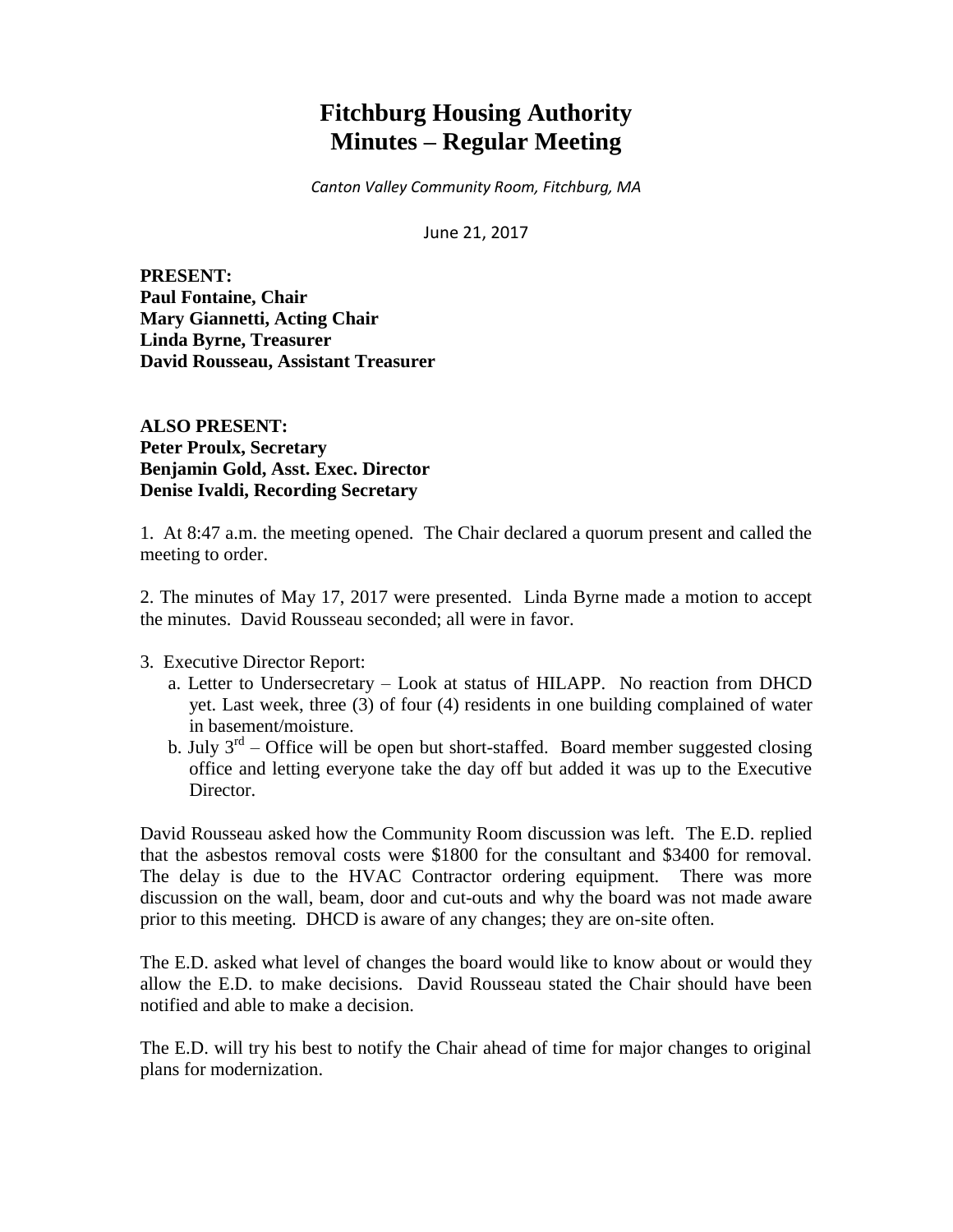- 4. Financial Report May 31, 2017:
	- a. Page F3 Reserves at 3.13%; we are operating below the minimum 20%.
	- b. Page F4 We are over budget on ordinary maintenance; under budget for maintenance labor.

Motion made by Linda Byrne to accept the April 2017 financial report presented. Mary Giannetti seconded; all in favor.

- 5. Modernization Report:
	- a. Wallace/Durkin Security Camera Project The original Fish # will be closed and a new Fish # opened for Durkin only. Out to bid in 30-60 days.
	- b. Durkin Community Room We expect completion by the end of June.

c. Green Acres Vacant Units – Design phase near 100% complete – ready to award contract.

- d. Daniel Heights Ramp Contract award later in meeting.
- e. Wallace Towers Envelope Repairs 75% completed; should finish in July.
- f. Generator Emergency Funds will be used.
- 6. State-Aided Housing Report:
	- a. 94 new standard applications; 24 elderly/young-disabled, 70 family.
	- b. 1,617 applicants currently on the waiting list.
	- c. Out of 133 young-disabled, 25 are aged 58-59.
	- d. There were 11 new lease-ups and 5 new vacancies.
	- e. The waivers are listed on the report.
	- f. We are at 97.82% overall occupancy.
	- g. Recertifications are currently underway for Green Acres and the Scattered Sites.
	- h. Work orders 237 completed within 24 hours.
- 7. Section 8 Housing Choice Voucher Report: No discussion
- 8. Old Business None
- 9. New Business: The following resolutions were presented:

The following resolution is being managed by the RCAT team.

## RESOLUTION AUTHORIZING THE ACCEPTANCE OF THE LOWEST BID PROPOSAL FOR THE DANIEL HEIGHTS (667-2) ADA ACCESSIBLE RAMP PROJECT CONTRACT AWARD

#### WORK PLAN 5001, PROJECT #097081

#### RESOLUTION 2017-06-01

WHEREAS: The Fitchburg Housing Authority requested bid proposals for an ADA Accessible Ramp Project at the Daniel Heights (667-2) Development, and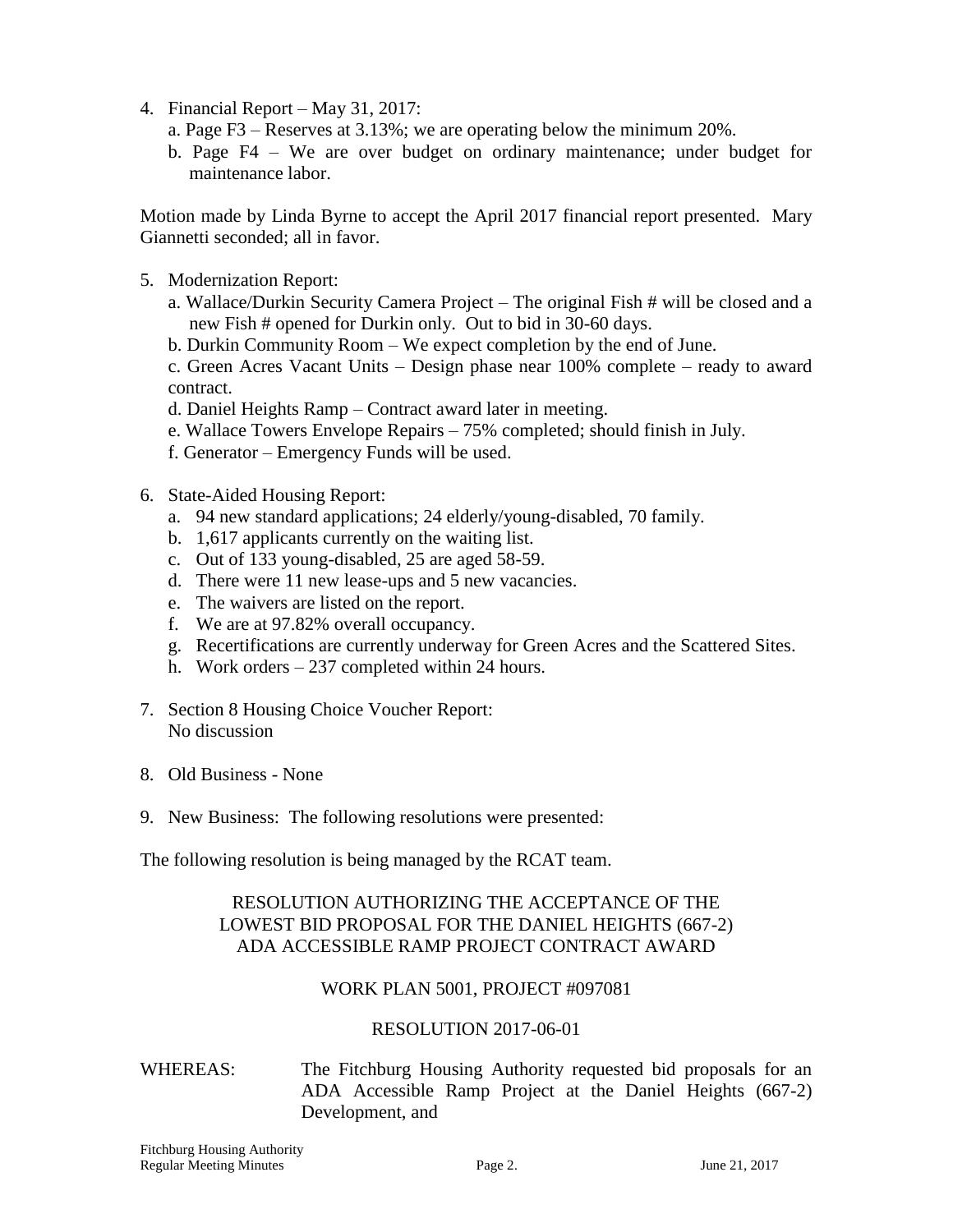- WHEREAS: The Fitchburg Housing Authority received four (4) bid proposals; bid proposals were due at 2:00 p.m. on Wednesday, May 31, 2017 (see attached sheet), and
- WHEREAS: Steve Larry, RCAT Project manager, has checked references for the lowest bidder and received favorable feedback.

### NOW THEREFORE BE IT RESOLVED,

That the Fitchburg Housing Authority authorizes the Chair, or his designee, to accept the lowest eligible and responsible bidder, Gavin & Sons Masonry and Construction, 95 North Maple St., Hadley, MA 01035 for the base bid amount of **\$28,700.00** and to sign any and all documents in conjunction with the contract.

- RESOLVED, Motion made by Linda Byrne to accept the lowest eligible and responsible bidder, Gavin & Sons Masonry and Construction, for the base bid amount of **\$28,700.00** and sign any and all documents in conjunction with the contract.
- SECONDED, David Rousseau seconded the motion and the motion was passed by a unanimous vote.

The following resolution is for a two family house. This is the second project being managed by the RCAT team.

## RESOLUTION AUTHORIZING THE ACCEPTANCE OF THE LOWEST BID PROPOSAL FOR THE 110-112 OVERLAND ST. ROOF REPLACEMENT CONTRACT AWARD

#### WORK PLAN 5001, PROJECT #097098

#### RESOLUTION 2017-06-02

- WHEREAS: The Fitchburg Housing Authority requested bid proposals for Roof Replacement at 110-112 Overland St., and
- WHEREAS: The Fitchburg Housing Authority received three (3) bid proposals; bid proposals were due on Wednesday, June 14, 2017 (see attached sheet), and
- WHEREAS: Steve Larry, RCAT Project Manager, has checked references for the lowest bidder and received favorable feedback.

#### NOW THEREFORE BE IT RESOLVED,

That the Fitchburg Housing Authority authorizes the Chair, or his designee, to accept the lowest eligible and responsible bidder, Indoor Air Technologies, 61 School Street, Victor, NY 14564 for the base bid amount of **\$9,300.00** and to sign any and all documents in conjunction with the contract.